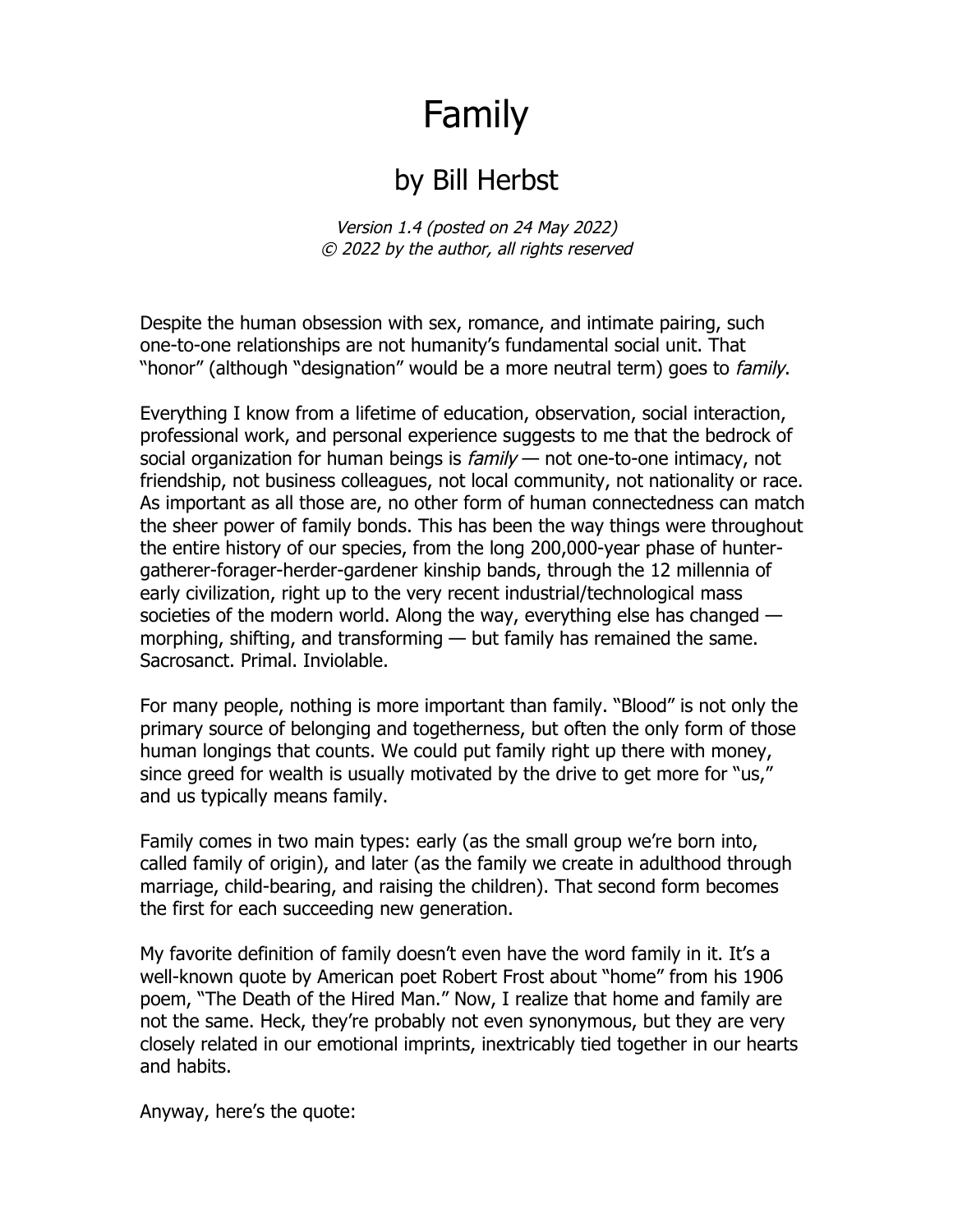"Home is the place where, when you have to go there, they have to take you in."

When I was child growing up in the burgeoning middle class of 1950s America, family was presented as the most wonderful and loving element of civilization in general and America in particular. Here's the rub, though. Family can be the greatest blessing or the worst curse in our experience, and sometimes (too often by my reckoning) it's both. So, we had two poles. On the one hand, there were Norman Rockwell Saturday Evening Post magazine covers depicting happy families celebrating Thanksgiving dinner and Christmas mornings in a spirit of loving togetherness, contentment, generosity, and secure belonging. On the other, there were movies like Rebel Without a Cause with James Dean that dramatized the darker underbelly of family dysfunction and trauma.

Overall, the positive view held sway. The negative critiques, while pungent, were marginalized, attributed by the culture to a kind of sad and rare perversity, essentially goodness gone wrong. Family was held in high esteem and lauded as an ultimate benediction, even though it wasn't for so many of us.

From the 1960s through the 1980s, however, the emerging social science of family systems ripped off that mask by revealing that the proportion of good versus bad in family was not nearly as positive as our culture wanted to believe. Cruelty and abuse turned out to be much more frequent than we had assumed. In fact, they were disturbingly common. We learned that families are very often prisons of torment and suffering. And yet, family was not dethroned from its lofty perch and remained central.

My core presumption in this brief commentary (that won't even try to plumb the depths of what family means) is that humanity has reached a stage in its evolution where the not-so-delicate imbalance between the blessings and curses of family is now a threat to our entire species. In short, I've come to believe that without a major reformation of our understanding and experience of family, we are probably doomed to a collectively dismal future.

I've written quite a bit recently about Monsters, the people in power who actively promote Death Culture and are aggressively leading humanity over a cliff. I've wondered aloud what motivates someone to become a Monster. While there is no simple answer to that question, I'm convinced that one of the major factors is family — loyalty to immediate, personal family and fuck you to everyone else. This amounts to doing anything and everything that will benefit one's family without serious concern (and sometimes no concern at all) for how others outside the family may be affected.

This is especially true of the Monsters' Minions — the many millions of people who willingly serve the Monsters and carry out their schemes. While not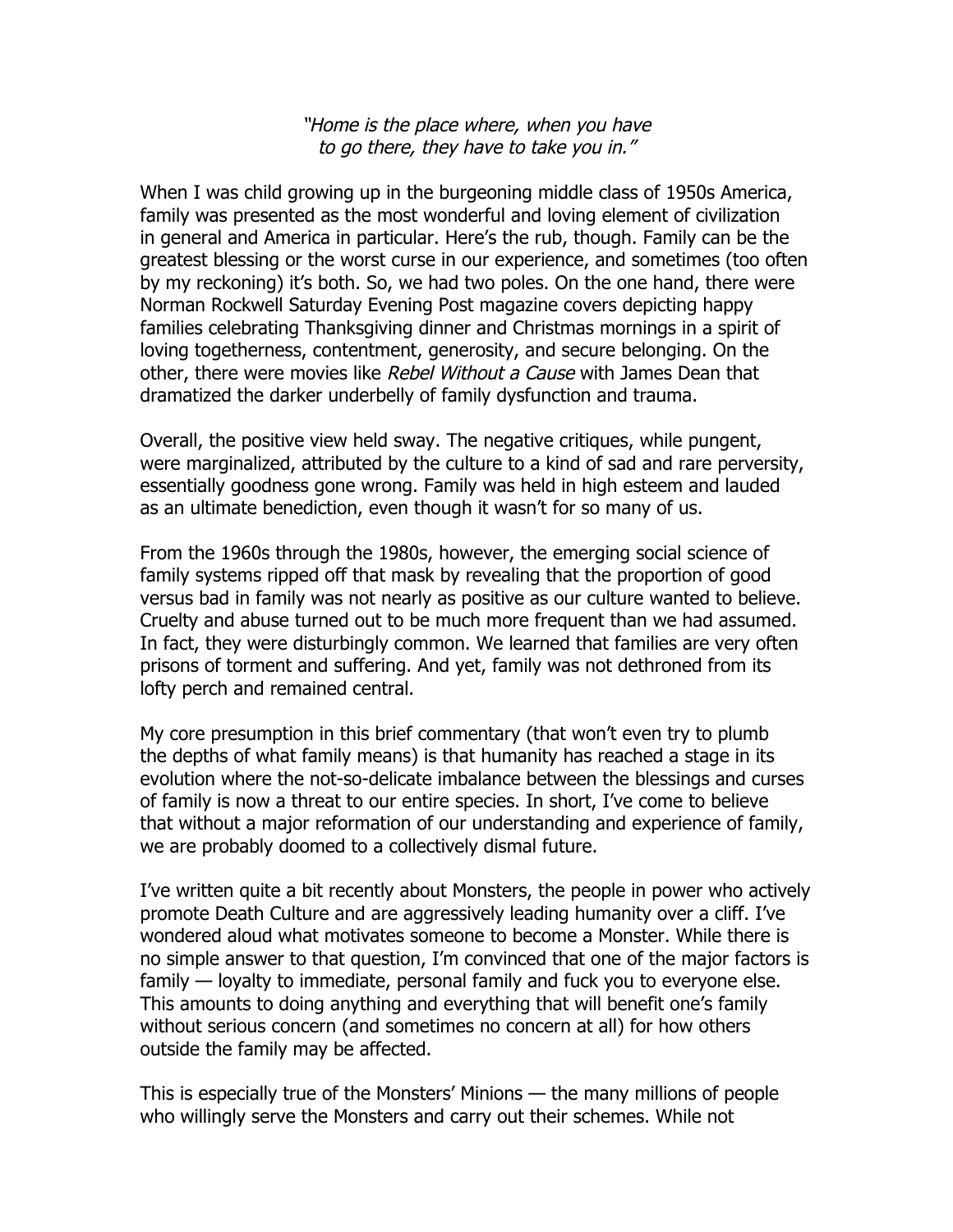Monsters themselves, these people are willing to join the Monsters' armies and perpetuate Death Culture because that allows them to feed their families. If that's not a bargain with the devil, I don't know what is.

The perverse dynamic of "anything for family" has always been at the heart of human story-telling. We see it repeated endlessly in all the entertainment arts movies, TV shows, novels, etc. The protagonist in the story is tasked with a set of challenges to better serve humanity or to prevent harm to the collective. Complications arise when members of the hero or heroine's family are placed at risk, usually for reasons having nothing to do with the central task.

The protagonist then suffers conflicted responsibilities. Should he or she do what is best for everyone or, instead, do what will further or protect the family? Drama and suspense are built from that conflict in Act One. Throughout Act Two, the hero makes bad decisions that favor family but lies about it. Hot water and terrible predicaments ensue. Along the way, the hero rationalizes and justifies every fucked up choice. Quite often, Act Three offers a surprising resolution where the protagonist manages to achieve both — fulfilling his or her mission for society while also protecting the family. All the fucked up shit that went down in Acts One and Two is essentially whitewashed by the happy ending.

While not all stories play out that way  $-$  some highlight the moral ambiguity  $$ happy endings remain a mainstay of fiction. Sadly, that's mostly what they are  $$ fiction. Mere bedtime stories for children.

In real life, family is usually chosen instead of the greater good for all. What's best for society or the collective is done only if that also serves the family. If those ends are in conflict, family wins out and the good of society or humanity is sullied, tossed aside, or thrown under the bus. Of course, no one admits this. The bulk of people pose as responsible public servants, good shepherds of society and lovers of humanity, but too often they're not. First and foremost, they're loyal to themselves and their families. Everything else is a matter of convenience, or even a false façade.

Oddly enough, this doesn't bother me all that much. I accept is as the way most people are programmed to experience the Us-versus-Them dynamic — just a few of Us, and a whole lot of Them. Life is full of hard choices, some of which involve unresolvable moral conflicts.

What bothers me is that so many people are seemingly unconflicted about these difficult choices. Having made their beds, they sleep soundly at night, accepting their own justifications, convinced that they're in the right as good and sincere people. They even manage to tell themselves that they're serving the collective when they're not.